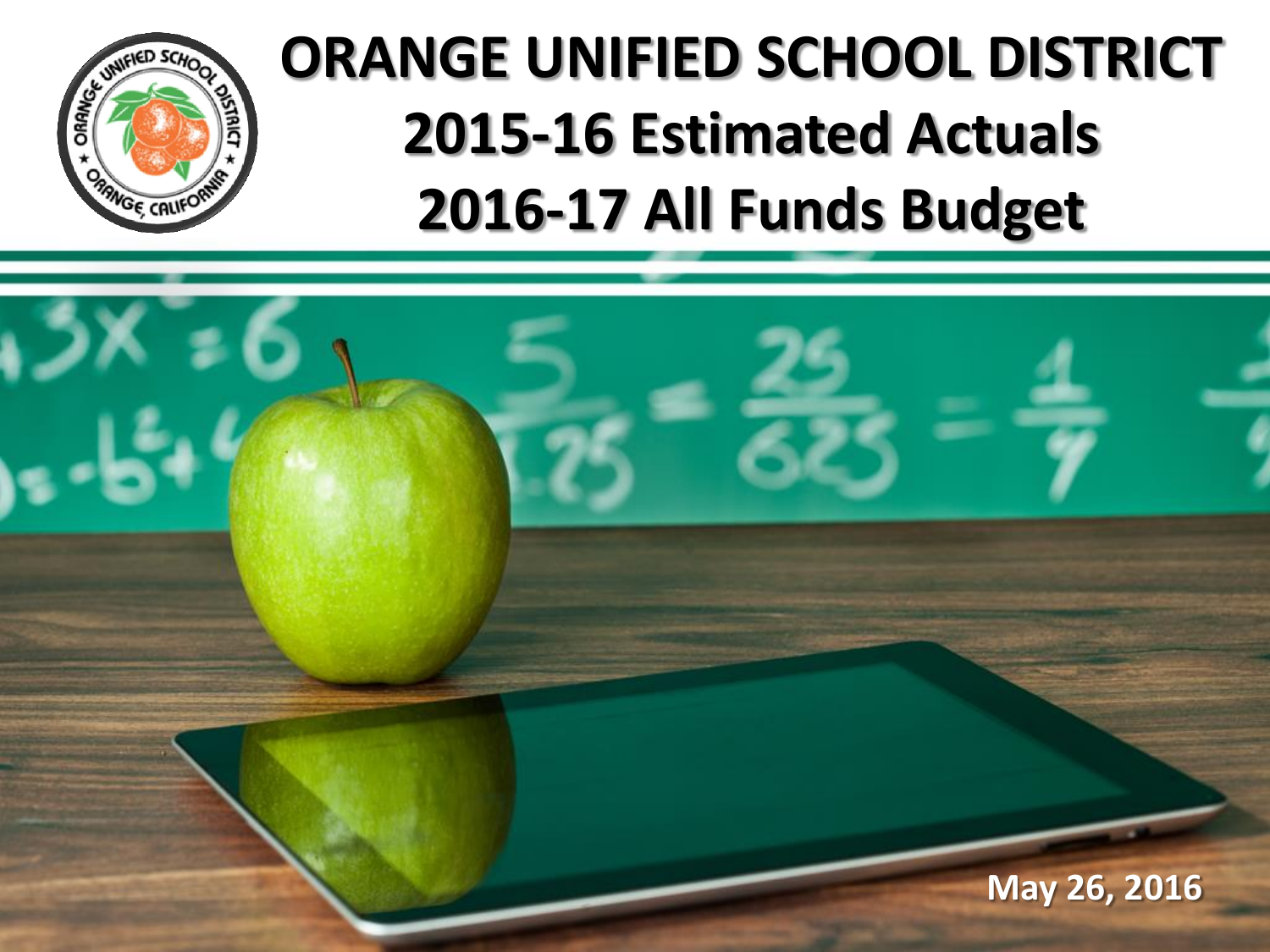### **Presentation Overview**

**Budgetary Building Blocks for 2016-17 Budget Hearing**

**Funding under the Local Control Funding Formula (LCFF)**

**Enrollment Projections**

**District Contributions to CalSTRS and CalPERS**

**Multi-Year Projections**

**Governor's May Revise Proposal for 2016-17 Budget** 

**Next Steps**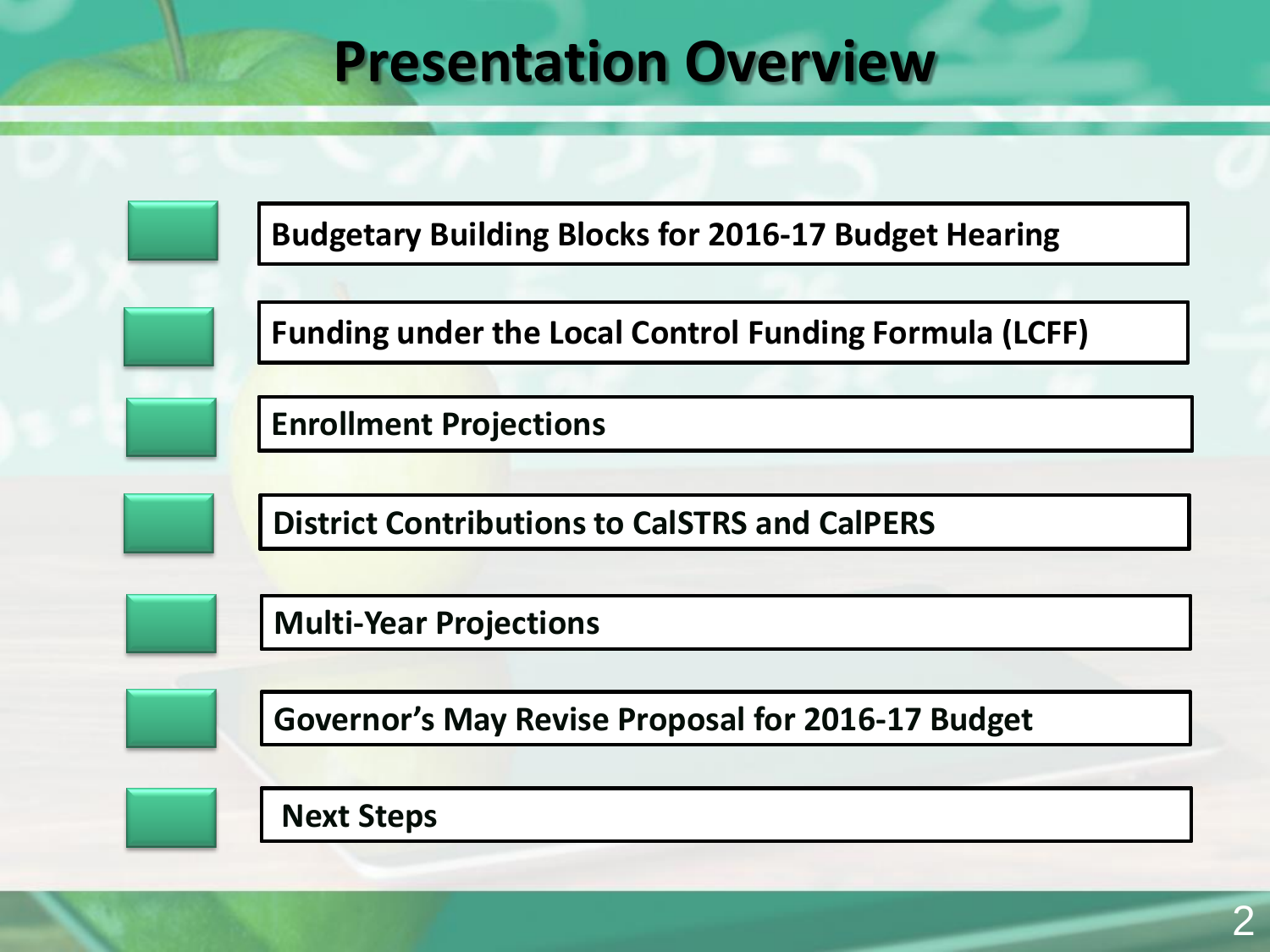

# **Budgetary Building Blocks**

#### • **Revenues:**

- Local Control Funding Formula
	- Annual decline in enrollment of 250 (3-Year Average)
	- Attendance Rate: 96.3%
	- New Funding for 2016-17
		- Base: \$4.5M
		- CSR, CTE & Supplemental: \$2.9M

### • **Expenditures:**

- Outcome of Collective Bargaining Agreements approved in January
- Class Size Reduction beginning 2017-18
- Step and Column Increases
- Increases in STRS and PERS employer contribution rates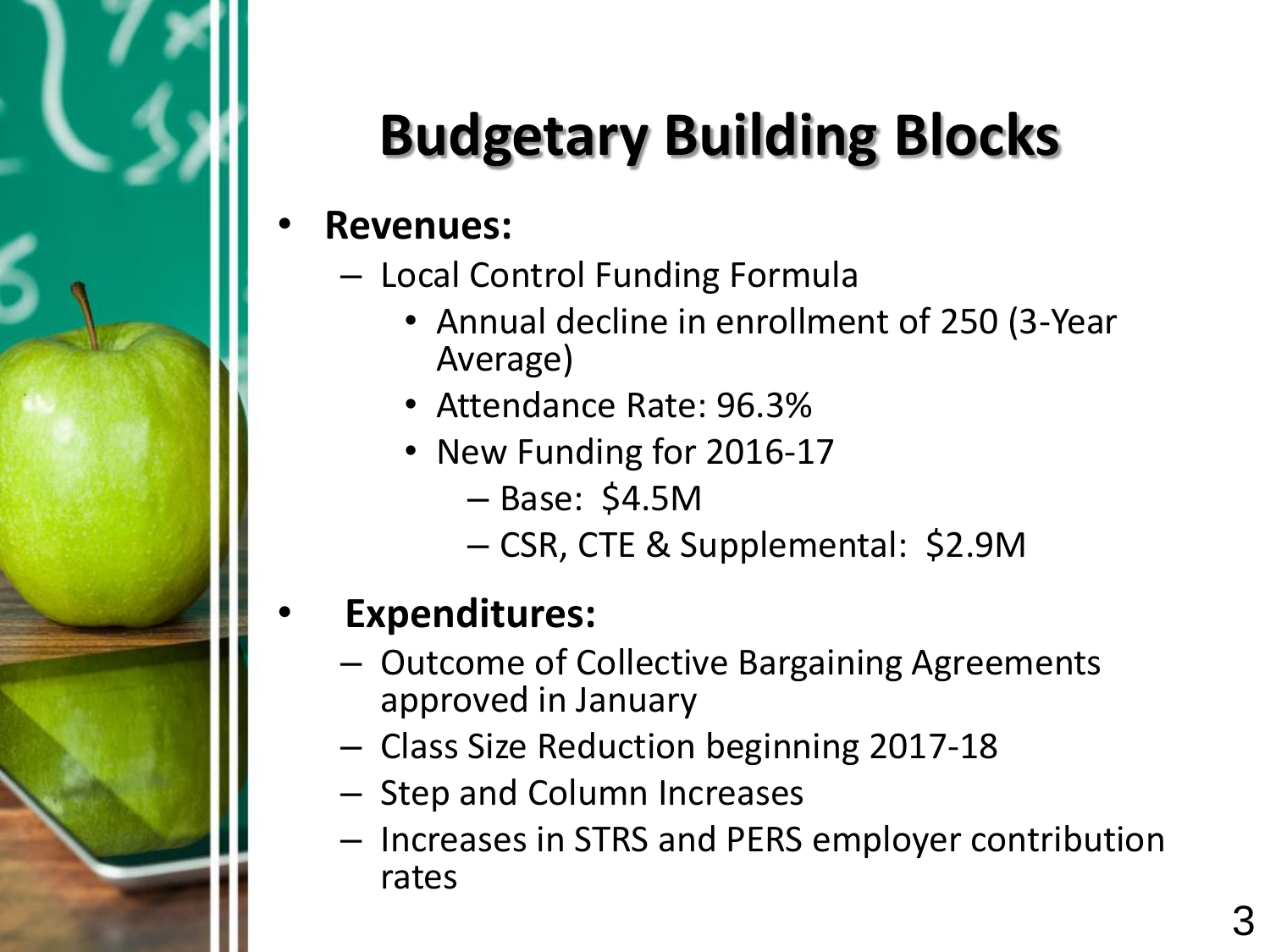## **Funding Under LCFF**

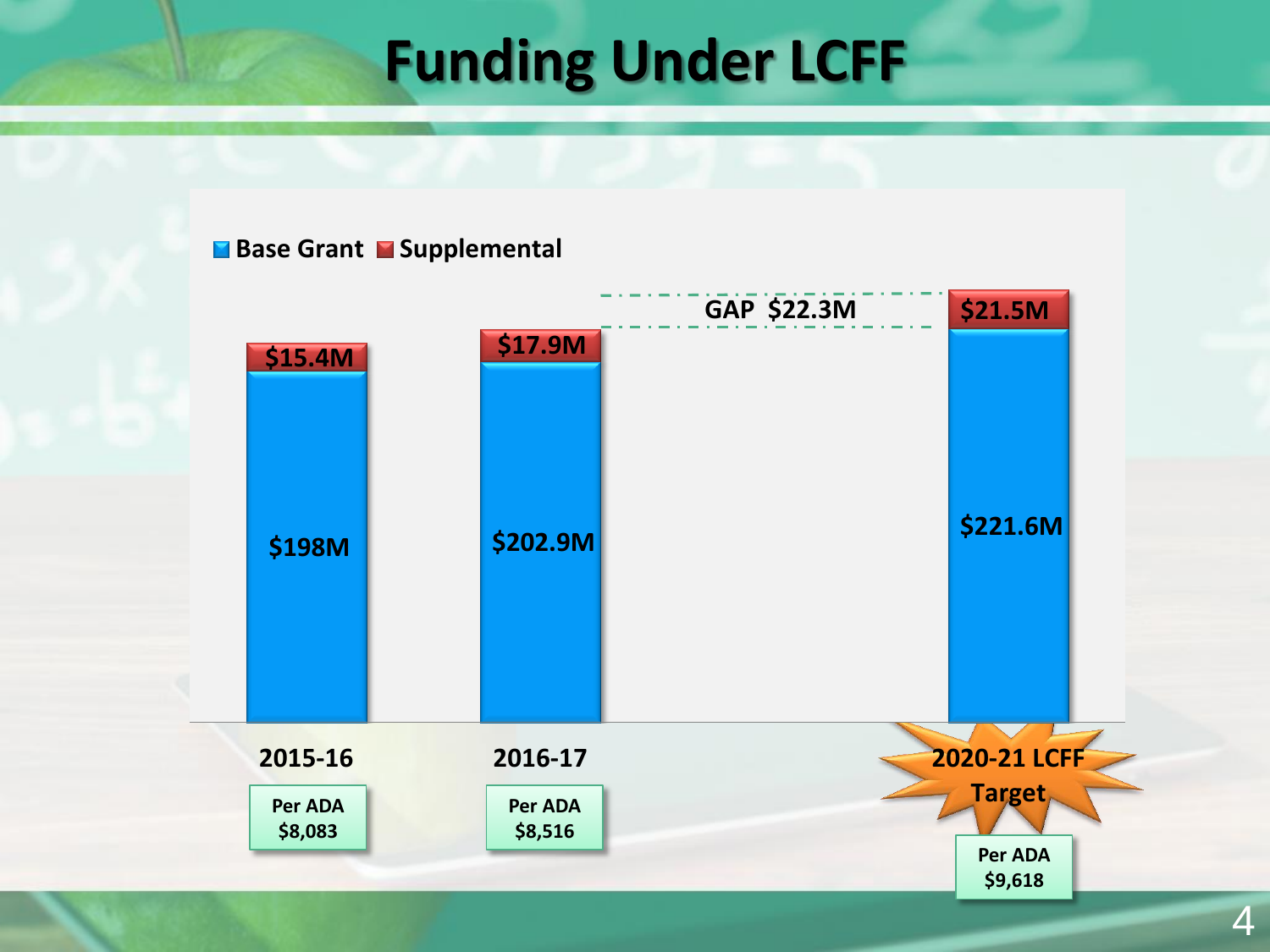#### **Historical Enrollment Excluding Charter Schools**

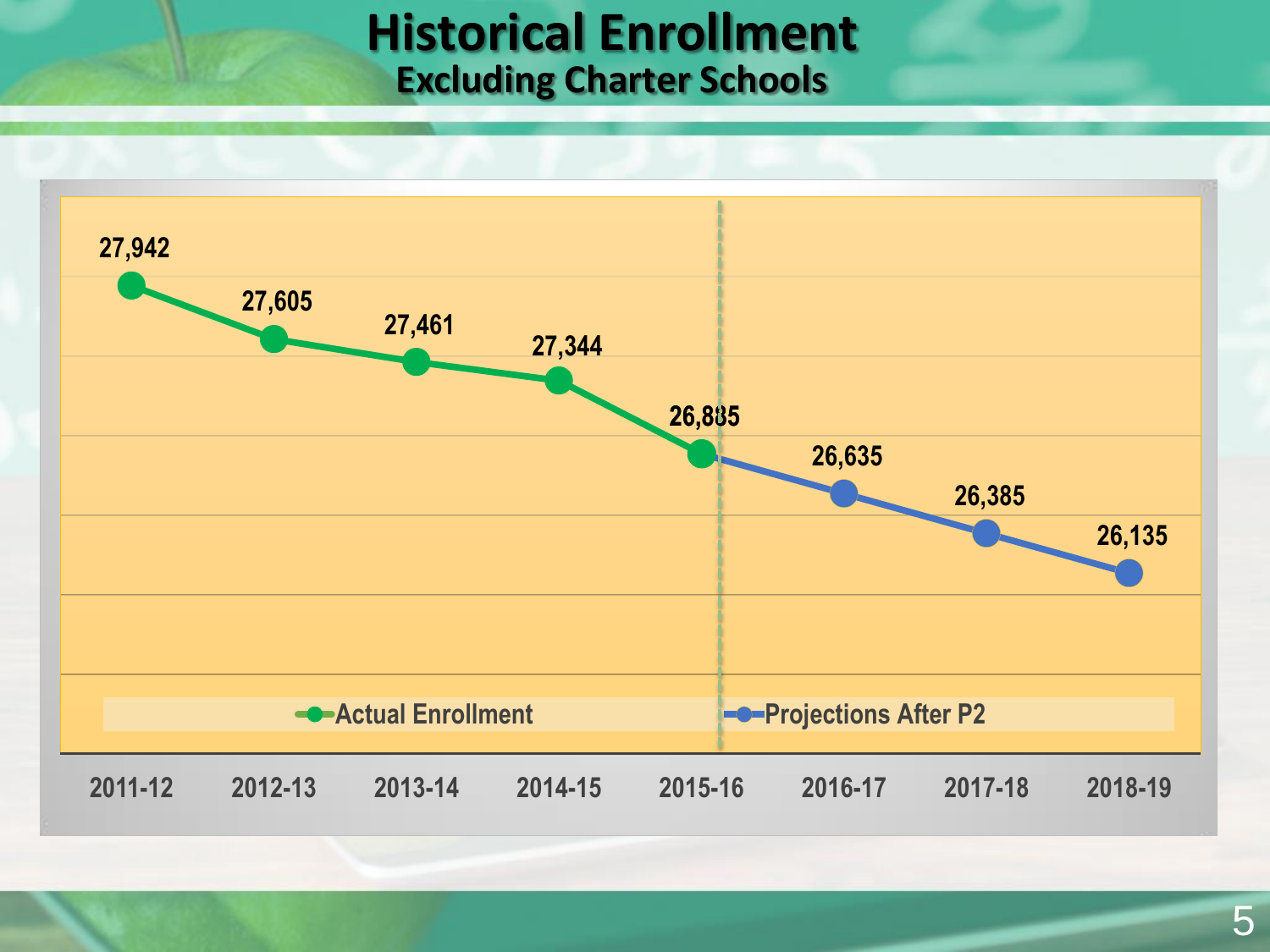### **Historical District Contributions to CalSTRS and CalPERS**

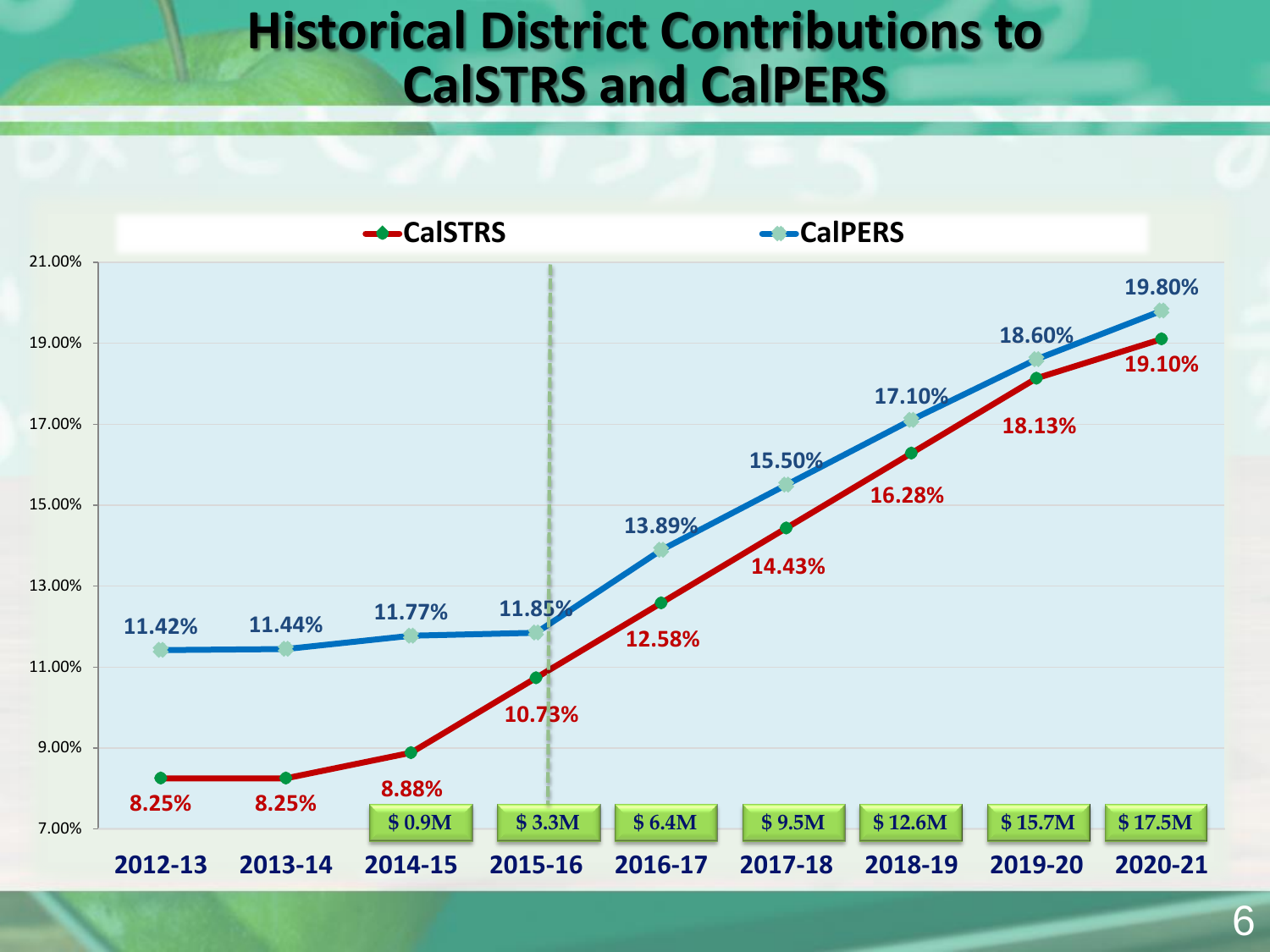## **Multi-Year Projections**

|                                              | 2016-17        | 2017-18       | 2018-19        |
|----------------------------------------------|----------------|---------------|----------------|
| <b>REVENUES</b>                              | 264,289,703    | 262,198,818   | 266,780,943    |
| <b>Declining Enrollment</b>                  | (2,051,079)    | (4, 144, 065) | (6, 291, 243)  |
| <b>Increase in Supplemental Funding</b>      | 2,519,252      | 3,312,951     | 4,096,411      |
| <b>TOTAL REVENUES AS ADJUSTED</b>            | 264,757,876    | 261,367,704   | 264,586,111    |
| <b>EXPENDITURES</b>                          | 272,656,132    | 269,184,873   | 271,795,882    |
| <b>STRS &amp; PERS Increase</b>              | 6,425,639      | 9,488,991     | 12,612,180     |
| <b>Class Size Reduction Expenses</b>         |                | 2,446,584     | 4,893,168      |
| <b>Increase in Supplemental Expenditures</b> | 2,519,252      | 3,312,951     | 4,096,411      |
| <b>TOTAL EXPENDITURES</b>                    | 281,601,023    | 284,433,399   | 293,397,641    |
| INCREASE (DECREASE) IN FUND BALANCE          | (16, 843, 147) | (23,065,695)  | (28, 811, 530) |
| <b>BEGINNING BALANCE</b>                     | 69,655,877     | 52,812,730    | 29,747,035     |
| <b>PROJECTED ENDING BALANCE</b>              | 52,812,730     | 29,747,035    | 935,505        |
| <b>Adjustment to Ending Fund Balance</b>     |                |               |                |
| Stores, Revolving Cash and Carryover         | (3,525,630)    | (334, 295)    | (334, 295)     |
| 3% State Required Contingency                | (8,448,031)    | (8,533,002)   | (8,801,929)    |
| <b>Unappropriated Fund Balance Above 3%</b>  | 40,839,069     | 20,879,738    | (8, 200, 719)  |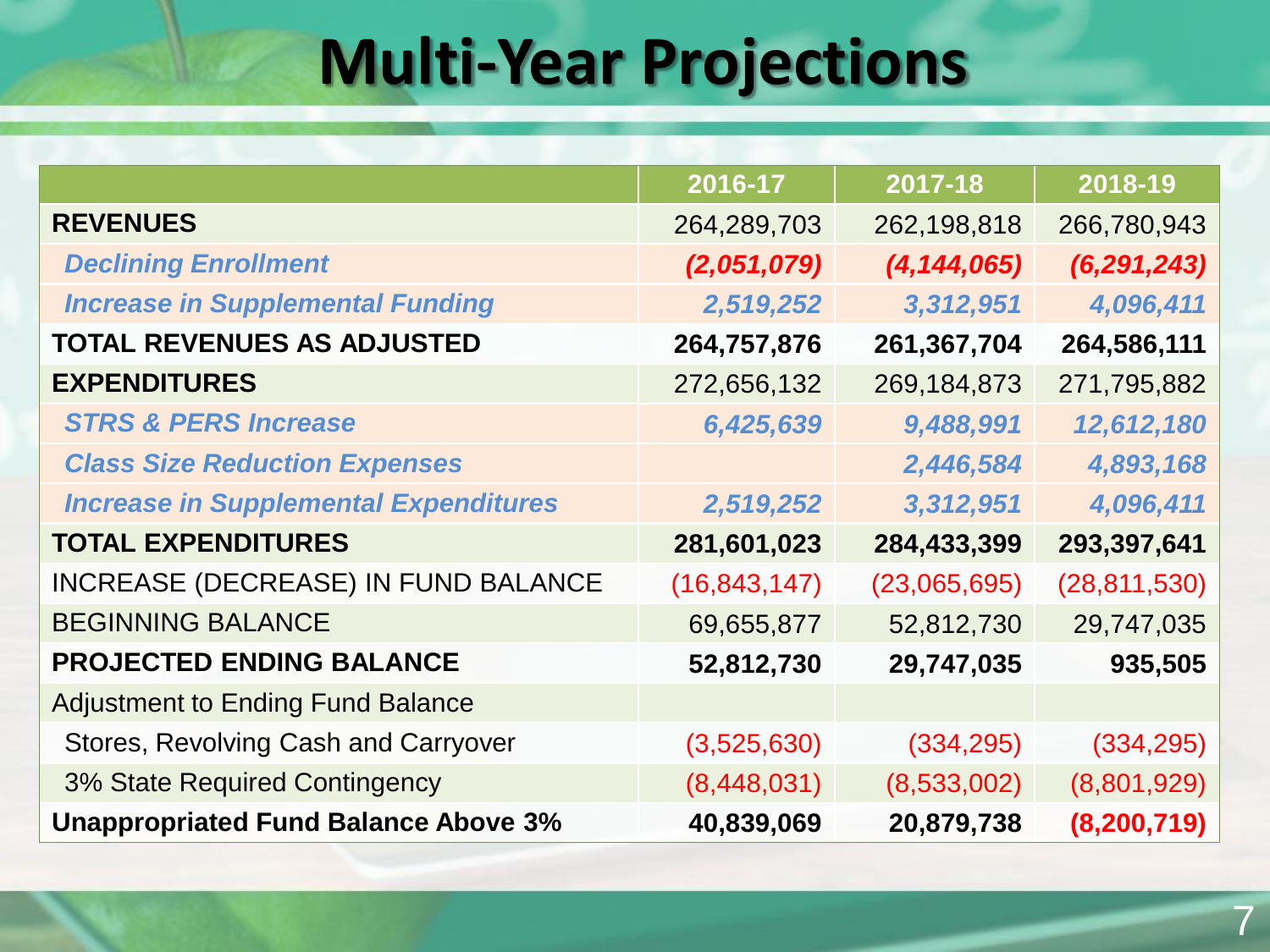

### **Governor's May Revise for 2016-17 Budget**

- The state's projections assume the expiration of Proposition 30 temporary taxes;
- The May revision continues the implementation of LCFF with an additional \$154 million above the January proposal;
- The cost-of-living adjustment (COLA) 0%, a decrease from 0.47% in January;